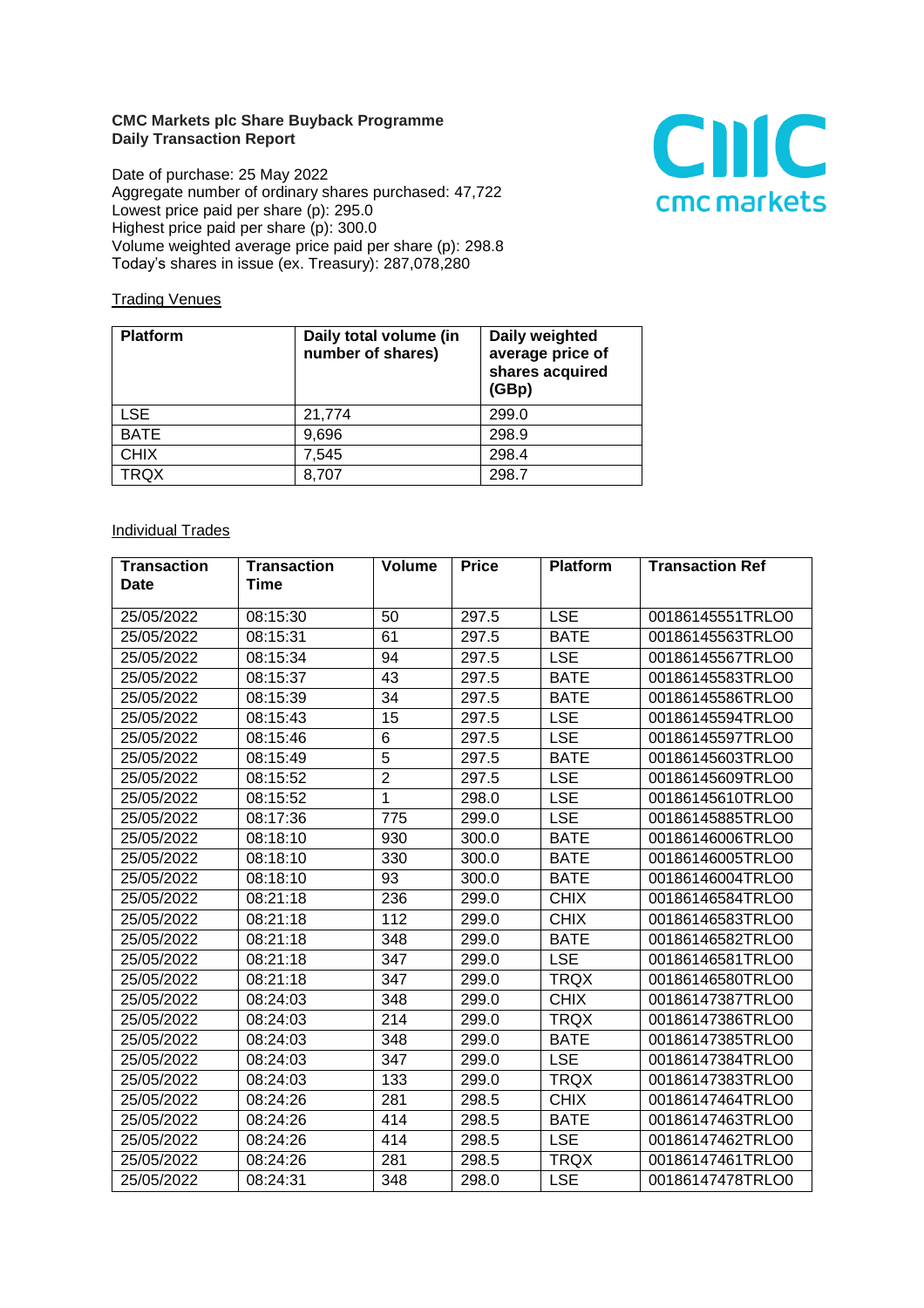| 25/05/2022 | 08:24:31             | 123             | 298.5          | <b>CHIX</b>               | 00186147480TRLO0 |
|------------|----------------------|-----------------|----------------|---------------------------|------------------|
| 25/05/2022 | 08:24:31             | 47              | 298.5          | <b>TRQX</b>               | 00186147479TRLO0 |
| 25/05/2022 | 08:24:31             | 300             | 298.5          | <b>TRQX</b>               | 00186147477TRLO0 |
| 25/05/2022 | 08:24:31             | 124             | 298.5          | <b>BATE</b>               | 00186147481TRLO0 |
| 25/05/2022 | 08:30:00             | 6               | 298.0          | <b>CHIX</b>               | 00186149000TRLO0 |
| 25/05/2022 | 08:30:00             | 7               | 298.0          | <b>BATE</b>               | 00186148999TRLO0 |
| 25/05/2022 | 08:30:00             | $6\phantom{1}6$ | 298.0          | <b>LSE</b>                | 00186148998TRLO0 |
| 25/05/2022 | 08:30:00             | 227             | 298.0          | <b>TRQX</b>               | 00186148997TRLO0 |
| 25/05/2022 | 08:30:31             | 22              | 297.5          | <b>BATE</b>               | 00186149124TRLO0 |
| 25/05/2022 | 08:30:31             | 22              | 297.5          | <b>LSE</b>                | 00186149123TRLO0 |
| 25/05/2022 | 08:30:31             | 104             | 297.5          | <b>CHIX</b>               | 00186149126TRLO0 |
| 25/05/2022 | 08:30:31             | 22              | 297.5          | <b>CHIX</b>               | 00186149125TRLO0 |
| 25/05/2022 | 08:31:00             | 42              | 297.0          | <b>CHIX</b>               | 00186149267TRLO0 |
| 25/05/2022 | 08:31:00             | 12              | 297.0          | <b>BATE</b>               | 00186149266TRLO0 |
| 25/05/2022 | 08:31:00             | 11              | 297.0          | <b>CHIX</b>               | 00186149265TRLO0 |
| 25/05/2022 | 08:31:00             | 41              | 297.0          | <b>BATE</b>               | 00186149264TRLO0 |
| 25/05/2022 | 08:31:00             | 41              | 297.0          | <b>TRQX</b>               | 00186149263TRLO0 |
| 25/05/2022 | 08:31:00             | 11              | 297.0          | <b>TRQX</b>               | 00186149262TRLO0 |
| 25/05/2022 | 08:31:00             | 52              | 297.0          | <b>LSE</b>                | 00186149261TRLO0 |
| 25/05/2022 | 08:31:27             | 23              | 297.5          | <b>LSE</b>                | 00186149387TRLO0 |
| 25/05/2022 | 08:33:41             | 17              | 296.5          | <b>CHIX</b>               | 00186149770TRLO0 |
| 25/05/2022 | 08:33:41             | 9               | 296.5          | <b>CHIX</b>               | 00186149769TRLO0 |
| 25/05/2022 | 08:33:41             | 41              | 296.5          | <b>TRQX</b>               | 00186149768TRLO0 |
| 25/05/2022 | 08:33:41             | 15              | 296.5          | <b>CHIX</b>               | 00186149767TRLO0 |
| 25/05/2022 | 08:33:41             | 204             | 296.5          | <b>LSE</b>                | 00186149766TRLO0 |
| 25/05/2022 | 08:33:41             | 24              | 296.5          | <b>BATE</b>               | 00186149765TRLO0 |
| 25/05/2022 | 08:40:00             | 84              | 296.0          | <b>LSE</b>                | 00186151155TRLO0 |
| 25/05/2022 | 08:40:00             | 25              | 296.0          | <b>TRQX</b>               | 00186151156TRLO0 |
| 25/05/2022 | 08:40:00             | 25              | 296.0          | <b>BATE</b>               | 00186151158TRLO0 |
| 25/05/2022 | 08:40:00             | 25              | 296.0          | <b>CHIX</b>               | 00186151157TRLO0 |
| 25/05/2022 | 08:46:29             | 20              | 295.5          | <b>CHIX</b>               | 00186152955TRLO0 |
| 25/05/2022 | 08:46:29             | 20              | 295.5          | <b>BATE</b>               | 00186152954TRLO0 |
| 25/05/2022 | 08:46:29             | 20              | 295.5          | <b>TRQX</b>               | 00186152953TRLO0 |
| 25/05/2022 | 08:46:29             | 20              | 295.5          | <b>LSE</b>                | 00186152952TRLO0 |
| 25/05/2022 | 08:46:29             | 225             | 295.5          | <b>BATE</b>               | 00186152956TRLO0 |
| 25/05/2022 | 08:56:19             | 73              | 295.0          | <b>CHIX</b>               | 00186155429TRLO0 |
|            |                      | 35              |                |                           |                  |
| 25/05/2022 | 08:56:19<br>08:56:19 | 156             | 295.0<br>296.0 | <b>CHIX</b><br><b>LSE</b> | 00186155428TRLO0 |
| 25/05/2022 |                      |                 |                |                           | 00186155430TRLO0 |
| 25/05/2022 | 08:56:22             | 156             | 296.0          | <b>BATE</b>               | 00186155433TRLO0 |
| 25/05/2022 | 08:56:25             | 23              | 296.0          | <b>LSE</b>                | 00186155436TRLO0 |
| 25/05/2022 | 08:56:28             | 24              | 296.0          | <b>BATE</b>               | 00186155453TRLO0 |
| 25/05/2022 | 08:56:31             | 16              | 296.0          | <b>BATE</b>               | 00186155458TRLO0 |
| 25/05/2022 | 08:56:34             | 4               | 296.0          | <b>BATE</b>               | 00186155462TRLO0 |
| 25/05/2022 | 08:56:37             | 3               | 296.0          | <b>LSE</b>                | 00186155474TRLO0 |
| 25/05/2022 | 08:59:17             | 8               | 296.5          | <b>TRQX</b>               | 00186156046TRLO0 |
| 25/05/2022 | 08:59:17             | 8               | 296.5          | <b>TRQX</b>               | 00186156045TRLO0 |
| 25/05/2022 | 08:59:17             | 41              | 296.5          | <b>TRQX</b>               | 00186156044TRLO0 |
| 25/05/2022 | 08:59:17             | 98              | 296.5          | <b>TRQX</b>               | 00186156047TRLO0 |
| 25/05/2022 | 08:59:18             | 68              | 297.5          | <b>LSE</b>                | 00186156056TRLO0 |
| 25/05/2022 | 08:59:18             | 291             | 297.5          | <b>LSE</b>                | 00186156055TRLO0 |
| 25/05/2022 | 08:59:19             | 20              | 297.5          | <b>LSE</b>                | 00186156057TRLO0 |
| 25/05/2022 | 08:59:22             | 54              | 297.5          | <b>LSE</b>                | 00186156062TRLO0 |
| 25/05/2022 | 08:59:25             | 3               | 297.5          | <b>LSE</b>                | 00186156069TRLO0 |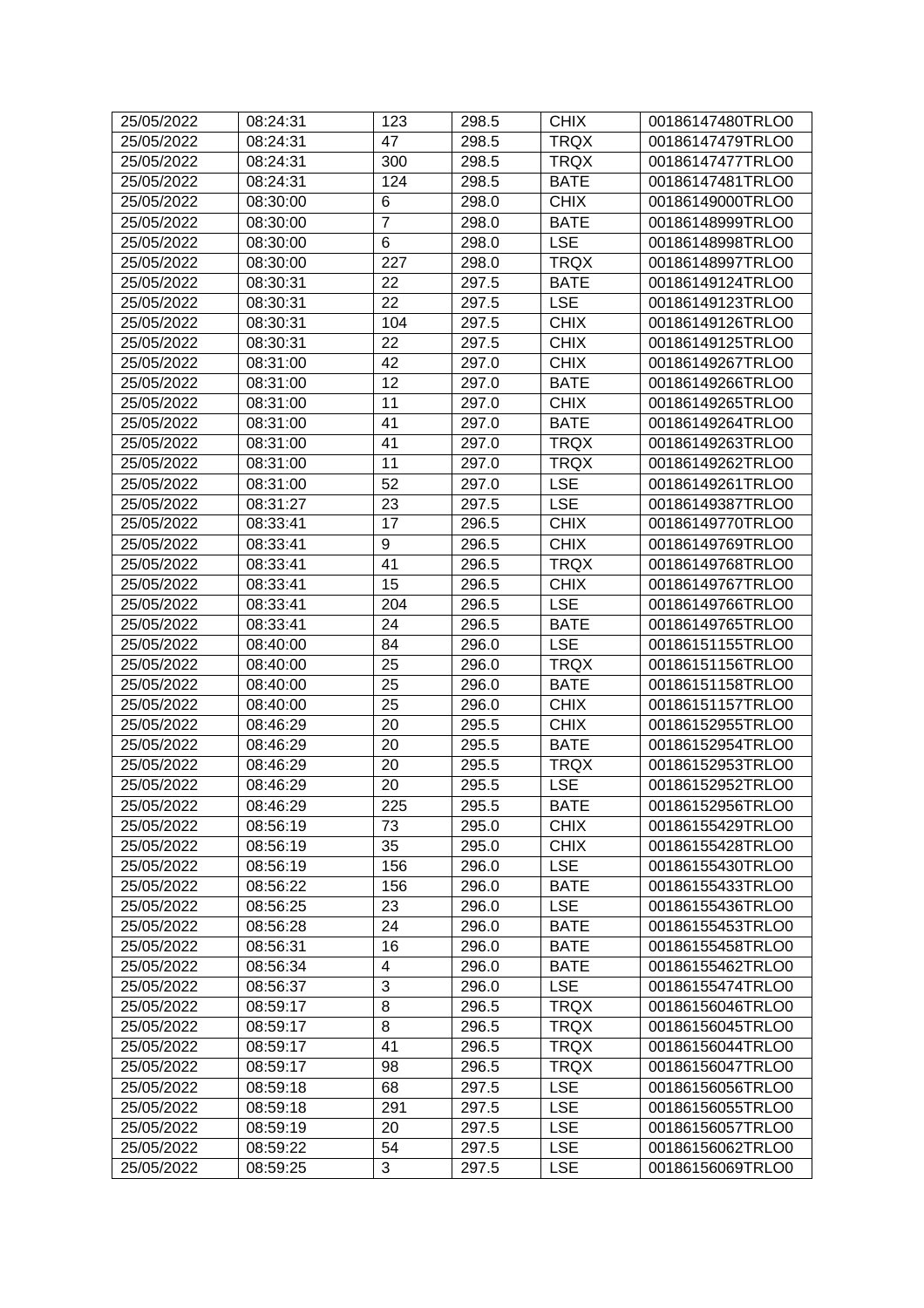| 25/05/2022 | 09:02:31 | 48             | 296.5 | <b>CHIX</b> | 00186156786TRLO0 |
|------------|----------|----------------|-------|-------------|------------------|
| 25/05/2022 | 09:02:31 | 1              | 296.5 | <b>BATE</b> | 00186156785TRLO0 |
| 25/05/2022 | 09:02:31 | 8              | 296.5 | <b>LSE</b>  | 00186156784TRLO0 |
| 25/05/2022 | 09:02:31 | 223            | 296.5 | <b>TRQX</b> | 00186156783TRLO0 |
| 25/05/2022 | 09:02:31 | 34             | 296.5 | <b>LSE</b>  | 00186156787TRLO0 |
| 25/05/2022 | 09:33:09 | 32             | 298.5 | <b>BATE</b> | 00186164276TRLO0 |
| 25/05/2022 | 09:33:13 | 34             | 298.5 | <b>LSE</b>  | 00186164291TRLO0 |
| 25/05/2022 | 09:33:13 | 9              | 299.0 | <b>LSE</b>  | 00186164292TRLO0 |
| 25/05/2022 | 09:50:23 | 31             | 299.0 | <b>LSE</b>  | 00186168155TRLO0 |
| 25/05/2022 | 09:50:25 | 61             | 299.0 | <b>BATE</b> | 00186168162TRLO0 |
| 25/05/2022 | 09:50:25 | 161            | 299.0 | <b>BATE</b> | 00186168161TRLO0 |
| 25/05/2022 | 09:50:25 | 20             | 297.5 | <b>CHIX</b> | 00186168168TRLO0 |
| 25/05/2022 | 09:50:25 | 17             | 297.5 | <b>CHIX</b> | 00186168167TRLO0 |
| 25/05/2022 | 09:50:25 | 32             | 297.5 | <b>LSE</b>  | 00186168166TRLO0 |
| 25/05/2022 | 09:50:25 | 22             | 297.5 | <b>TRQX</b> | 00186168165TRLO0 |
| 25/05/2022 | 09:50:25 | 3              | 297.5 | <b>LSE</b>  | 00186168164TRLO0 |
| 25/05/2022 | 09:50:25 | 9              | 297.5 | <b>TRQX</b> | 00186168163TRLO0 |
| 25/05/2022 | 09:55:30 | 48             | 297.0 | <b>CHIX</b> | 00186169371TRLO0 |
| 25/05/2022 | 09:55:30 | 48             | 297.0 | <b>LSE</b>  | 00186169370TRLO0 |
| 25/05/2022 | 09:55:30 | 48             | 297.0 | <b>BATE</b> | 00186169369TRLO0 |
| 25/05/2022 | 09:55:30 | 47             | 297.0 | <b>TRQX</b> | 00186169368TRLO0 |
| 25/05/2022 | 09:55:30 | $\overline{7}$ | 297.0 | <b>CHIX</b> | 00186169372TRLO0 |
| 25/05/2022 | 10:00:12 | 26             | 296.5 | <b>CHIX</b> | 00186170260TRLO0 |
| 25/05/2022 | 10:00:12 | 26             | 296.5 | <b>BATE</b> | 00186170259TRLO0 |
| 25/05/2022 | 10:00:12 | 26             | 296.5 | <b>LSE</b>  | 00186170258TRLO0 |
| 25/05/2022 | 10:00:12 | 26             | 296.5 | <b>TRQX</b> | 00186170257TRLO0 |
| 25/05/2022 | 10:00:12 | 40             | 296.5 | <b>CHIX</b> | 00186170261TRLO0 |
| 25/05/2022 | 10:00:28 | 11             | 296.0 | <b>CHIX</b> | 00186170335TRLO0 |
| 25/05/2022 | 10:00:28 | 22             | 296.0 | <b>LSE</b>  | 00186170334TRLO0 |
| 25/05/2022 | 10:00:28 | 11             | 296.0 | <b>CHIX</b> | 00186170333TRLO0 |
| 25/05/2022 | 10:00:28 | 22             | 296.0 | <b>BATE</b> | 00186170332TRLO0 |
| 25/05/2022 | 10:00:28 | 21             | 296.0 | <b>TRQX</b> | 00186170331TRLO0 |
| 25/05/2022 | 10:04:45 | 96             | 296.0 | <b>CHIX</b> | 00186171448TRLO0 |
| 25/05/2022 | 10:14:52 | 14             | 296.5 | <b>LSE</b>  | 00186174628TRLO0 |
| 25/05/2022 | 10:14:55 | 97             | 296.5 | <b>LSE</b>  | 00186174653TRLO0 |
| 25/05/2022 | 10:14:58 | 14             | 296.5 | <b>LSE</b>  | 00186174673TRLO0 |
| 25/05/2022 | 10:19:43 | 23             | 296.0 | <b>LSE</b>  | 00186176271TRLO0 |
| 25/05/2022 | 10:19:43 | 24             | 296.0 | <b>CHIX</b> | 00186176270TRLO0 |
| 25/05/2022 | 10:19:43 | 14             | 296.0 | <b>BATE</b> | 00186176269TRLO0 |
| 25/05/2022 | 10:19:43 | 14             | 296.0 | <b>TRQX</b> | 00186176268TRLO0 |
| 25/05/2022 | 10:19:43 | $\overline{2}$ | 295.5 | <b>LSE</b>  | 00186176272TRLO0 |
| 25/05/2022 | 10:19:45 | 266            | 296.5 | <b>LSE</b>  | 00186176288TRLO0 |
| 25/05/2022 | 10:19:46 | 102            | 296.5 | <b>LSE</b>  | 00186176290TRLO0 |
| 25/05/2022 | 10:19:49 | 20             | 296.5 | <b>LSE</b>  | 00186176323TRLO0 |
| 25/05/2022 | 10:19:49 | 19             | 296.5 | <b>LSE</b>  | 00186176322TRLO0 |
| 25/05/2022 | 10:19:51 | 16             | 296.5 | <b>LSE</b>  | 00186176330TRLO0 |
| 25/05/2022 | 10:19:51 | 6              | 296.0 | <b>LSE</b>  | 00186176331TRLO0 |
| 25/05/2022 | 10:19:51 | 59             | 296.0 | <b>TRQX</b> | 00186176333TRLO0 |
| 25/05/2022 | 10:19:51 | 43             | 296.0 | <b>TRQX</b> | 00186176332TRLO0 |
| 25/05/2022 | 10:19:51 | 103            | 296.0 | <b>BATE</b> | 00186176335TRLO0 |
| 25/05/2022 | 10:19:51 | 102            | 296.0 | <b>CHIX</b> | 00186176334TRLO0 |
| 25/05/2022 | 10:44:00 | 18             | 296.5 | <b>LSE</b>  | 00186184514TRLO0 |
|            |          | 3              |       |             |                  |
| 25/05/2022 | 10:44:01 |                | 296.5 | <b>LSE</b>  | 00186184521TRLO0 |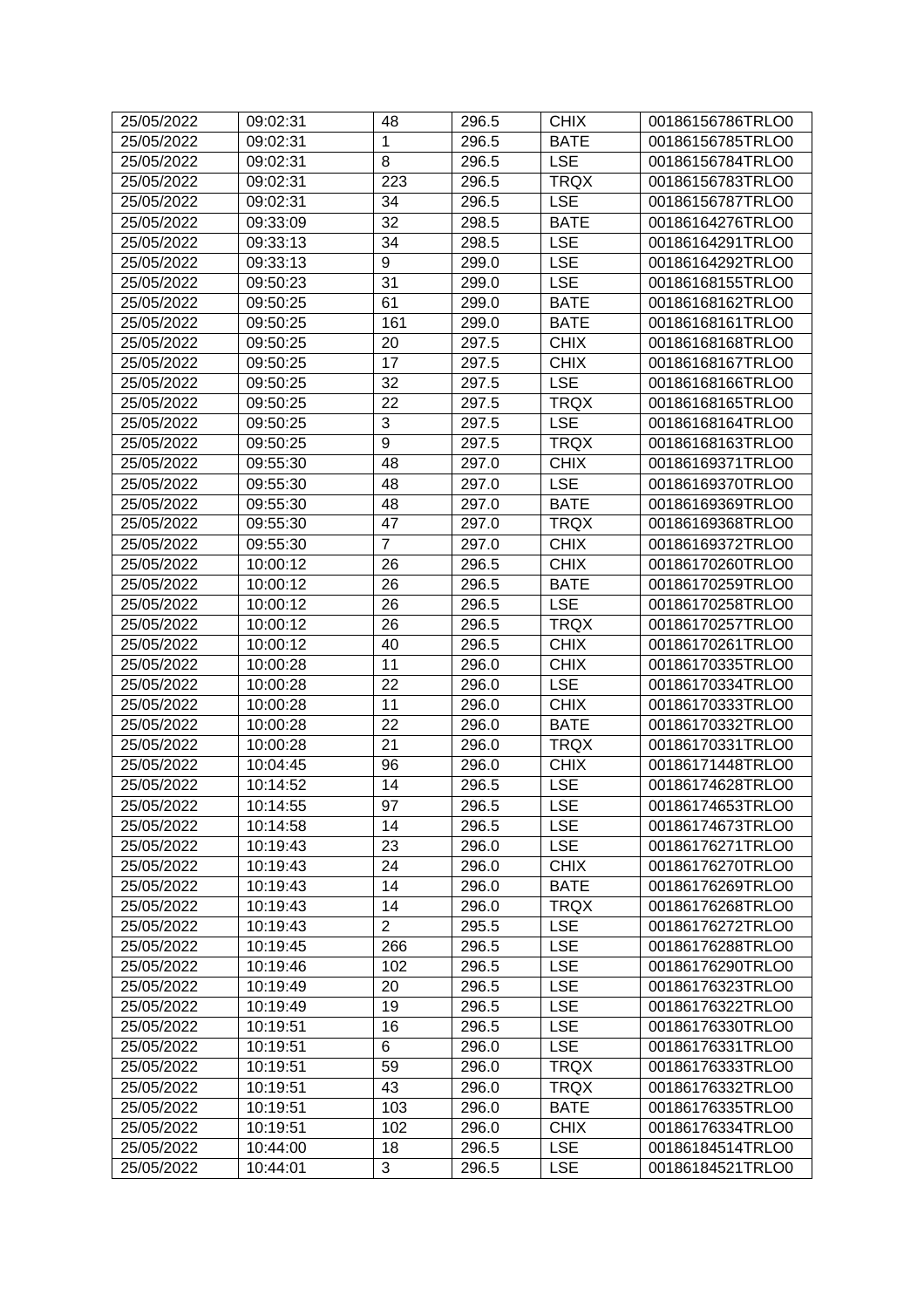| 25/05/2022 | 10:45:39 | 10  | 296.5 | <b>LSE</b>  | 00186184921TRLO0 |
|------------|----------|-----|-------|-------------|------------------|
| 25/05/2022 | 10:45:39 | 41  | 297.0 | <b>LSE</b>  | 00186184922TRLO0 |
| 25/05/2022 | 11:24:22 | 88  | 297.0 | <b>LSE</b>  | 00186196075TRLO0 |
| 25/05/2022 | 11:24:24 | 31  | 297.0 | <b>LSE</b>  | 00186196087TRLO0 |
| 25/05/2022 | 11:42:53 | 12  | 296.0 | <b>CHIX</b> | 00186200950TRLO0 |
| 25/05/2022 | 11:42:53 | 88  | 296.0 | <b>BATE</b> | 00186200949TRLO0 |
| 25/05/2022 | 11:42:53 | 12  | 296.0 | <b>LSE</b>  | 00186200948TRLO0 |
| 25/05/2022 | 11:42:53 | 87  | 296.0 | <b>TRQX</b> | 00186200947TRLO0 |
| 25/05/2022 | 11:42:53 | 30  | 296.0 | <b>LSE</b>  | 00186200951TRLO0 |
| 25/05/2022 | 11:47:21 | 5   | 296.5 | <b>LSE</b>  | 00186202203TRLO0 |
| 25/05/2022 | 11:47:21 | 68  | 296.5 | <b>LSE</b>  | 00186202202TRLO0 |
| 25/05/2022 | 11:47:24 | 175 | 296.5 | <b>LSE</b>  | 00186202210TRLO0 |
|            | 11:47:27 | 91  | 296.5 | <b>LSE</b>  |                  |
| 25/05/2022 |          |     |       |             | 00186202211TRLO0 |
| 25/05/2022 | 11:47:27 | 74  | 297.5 | <b>BATE</b> | 00186202212TRLO0 |
| 25/05/2022 | 12:13:53 | 72  | 296.0 | <b>CHIX</b> | 00186211368TRLO0 |
| 25/05/2022 | 12:13:53 | 72  | 296.0 | <b>LSE</b>  | 00186211367TRLO0 |
| 25/05/2022 | 12:13:53 | 72  | 296.0 | <b>BATE</b> | 00186211366TRLO0 |
| 25/05/2022 | 12:13:53 | 71  | 296.0 | <b>TRQX</b> | 00186211365TRLO0 |
| 25/05/2022 | 12:13:53 | 24  | 296.0 | <b>BATE</b> | 00186211369TRLO0 |
| 25/05/2022 | 12:13:53 | 1   | 296.0 | <b>BATE</b> | 00186211370TRLO0 |
| 25/05/2022 | 12:13:53 | 436 | 296.0 | <b>TRQX</b> | 00186211371TRLO0 |
| 25/05/2022 | 12:13:53 | 11  | 296.0 | <b>TRQX</b> | 00186211372TRLO0 |
| 25/05/2022 | 12:25:13 | 79  | 295.5 | <b>CHIX</b> | 00186214577TRLO0 |
| 25/05/2022 | 12:25:13 | 74  | 295.5 | <b>CHIX</b> | 00186214576TRLO0 |
| 25/05/2022 | 12:25:13 | 153 | 295.5 | <b>BATE</b> | 00186214575TRLO0 |
| 25/05/2022 | 12:25:13 | 153 | 295.5 | <b>LSE</b>  | 00186214574TRLO0 |
| 25/05/2022 | 12:25:13 | 153 | 295.5 | <b>TRQX</b> | 00186214573TRLO0 |
| 25/05/2022 | 12:25:13 | 53  | 295.5 | <b>BATE</b> | 00186214578TRLO0 |
| 25/05/2022 | 12:25:51 | 75  | 296.0 | <b>LSE</b>  | 00186214772TRLO0 |
| 25/05/2022 | 12:25:53 | 75  | 296.5 | <b>BATE</b> | 00186214787TRLO0 |
| 25/05/2022 | 12:26:45 | 261 | 295.5 | <b>LSE</b>  | 00186214903TRLO0 |
| 25/05/2022 | 12:26:45 | 75  | 295.5 | <b>TRQX</b> | 00186214902TRLO0 |
| 25/05/2022 | 12:26:45 | 75  | 295.5 | <b>CHIX</b> | 00186214905TRLO0 |
| 25/05/2022 | 12:26:45 | 70  | 295.5 | <b>BATE</b> | 00186214904TRLO0 |
| 25/05/2022 | 12:26:46 | 517 | 296.0 | <b>CHIX</b> | 00186214908TRLO0 |
| 25/05/2022 | 12:26:48 | 669 | 296.5 | <b>LSE</b>  | 00186214914TRLO0 |
| 25/05/2022 | 12:26:48 | 157 | 297.0 | <b>CHIX</b> | 00186214916TRLO0 |
| 25/05/2022 | 12:26:48 | 306 | 297.0 | <b>CHIX</b> | 00186214915TRLO0 |
| 25/05/2022 | 12:54:51 | 34  | 297.5 | <b>CHIX</b> | 00186221003TRLO0 |
| 25/05/2022 | 12:54:51 | 100 | 297.5 | <b>CHIX</b> | 00186221002TRLO0 |
| 25/05/2022 | 12:54:51 | 347 | 297.5 | <b>LSE</b>  | 00186221004TRLO0 |
| 25/05/2022 |          | 347 | 297.5 | <b>LSE</b>  | 00186228515TRLO0 |
| 25/05/2022 | 13:32:36 |     |       | <b>BATE</b> |                  |
|            | 13:59:28 | 198 | 297.5 |             | 00186233805TRLO0 |
| 25/05/2022 | 13:59:28 | 347 | 297.5 | <b>LSE</b>  | 00186233804TRLO0 |
| 25/05/2022 | 14:30:09 | 150 | 300.0 | <b>BATE</b> | 00186241577TRLO0 |
| 25/05/2022 | 14:30:09 | 348 | 300.0 | <b>CHIX</b> | 00186241576TRLO0 |
| 25/05/2022 | 14:30:09 | 295 | 300.0 | <b>BATE</b> | 00186241575TRLO0 |
| 25/05/2022 | 14:30:09 | 217 | 300.0 | <b>TRQX</b> | 00186241574TRLO0 |
| 25/05/2022 | 14:30:09 | 130 | 300.0 | <b>TRQX</b> | 00186241573TRLO0 |
| 25/05/2022 | 14:30:09 | 347 | 300.0 | <b>LSE</b>  | 00186241616TRLO0 |
| 25/05/2022 | 14:30:10 | 167 | 299.5 | <b>CHIX</b> | 00186241695TRLO0 |
| 25/05/2022 | 14:30:10 | 62  | 299.5 | <b>BATE</b> | 00186241694TRLO0 |
| 25/05/2022 | 14:30:10 | 13  | 299.5 | <b>CHIX</b> | 00186241693TRLO0 |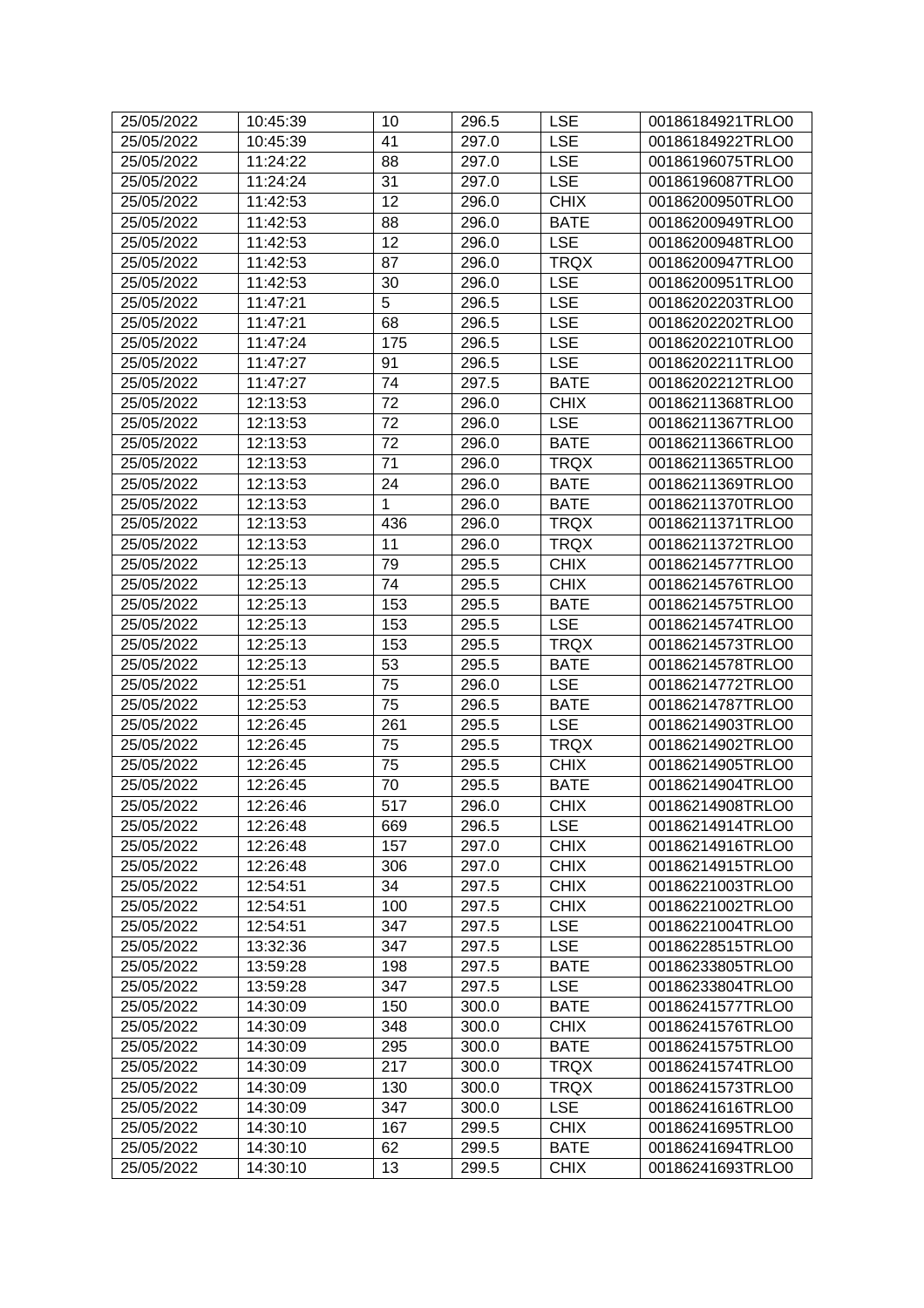| 25/05/2022 | 14:30:10 | 12                      | 299.5          | <b>BATE</b>               | 00186241692TRLO0                     |
|------------|----------|-------------------------|----------------|---------------------------|--------------------------------------|
| 25/05/2022 | 14:30:10 | 274                     | 299.5          | <b>BATE</b>               | 00186241691TRLO0                     |
| 25/05/2022 | 14:30:10 | 168                     | 299.5          | <b>CHIX</b>               | 00186241690TRLO0                     |
| 25/05/2022 | 14:30:10 | 347                     | 299.5          | <b>TRQX</b>               | 00186241689TRLO0                     |
| 25/05/2022 | 14:30:13 | 347                     | 300.0          | <b>LSE</b>                | 00186241867TRLO0                     |
| 25/05/2022 | 14:30:19 | 348                     | 299.5          | <b>CHIX</b>               | 00186242023TRLO0                     |
| 25/05/2022 | 14:30:19 | 348                     | 299.5          | <b>BATE</b>               | 00186242022TRLO0                     |
| 25/05/2022 | 14:30:19 | 209                     | 299.5          | <b>TRQX</b>               | 00186242021TRLO0                     |
| 25/05/2022 | 14:30:19 | 24                      | 299.5          | <b>TRQX</b>               | 00186242020TRLO0                     |
| 25/05/2022 | 14:30:19 | 114                     | 299.5          | <b>TRQX</b>               | 00186242019TRLO0                     |
| 25/05/2022 | 14:30:19 | 245                     | 299.5          | <b>LSE</b>                | 00186242018TRLO0                     |
| 25/05/2022 | 14:42:18 | 348                     | 299.5          | <b>CHIX</b>               | 00186255597TRLO0                     |
| 25/05/2022 | 14:42:18 | 348                     | 299.5          | <b>BATE</b>               | 00186255596TRLO0                     |
| 25/05/2022 | 14:42:18 | 347                     | 299.5          | <b>TRQX</b>               | 00186255595TRLO0                     |
| 25/05/2022 | 14:42:18 | 347                     | 299.5          | <b>LSE</b>                | 00186255594TRLO0                     |
| 25/05/2022 | 14:42:18 | 28                      | 299.5          | <b>LSE</b>                | 00186255598TRLO0                     |
| 25/05/2022 | 14:42:54 | 463                     | 299.0          | <b>CHIX</b>               | 00186256080TRLO0                     |
| 25/05/2022 | 14:42:54 | 464                     | 299.0          | <b>BATE</b>               | 00186256079TRLO0                     |
| 25/05/2022 | 14:42:54 | 463                     | 299.0          | <b>TRQX</b>               | 00186256078TRLO0                     |
| 25/05/2022 | 14:54:36 | 463                     | 298.5          | <b>CHIX</b>               | 00186263637TRLO0                     |
| 25/05/2022 | 14:54:36 | 12                      | 298.5          | <b>BATE</b>               | 00186263636TRLO0                     |
| 25/05/2022 | 14:59:04 | 452                     | 298.5          | <b>BATE</b>               | 00186266639TRLO0                     |
| 25/05/2022 | 14:59:04 | 463                     | 298.5          | <b>TRQX</b>               | 00186266638TRLO0                     |
| 25/05/2022 | 15:14:40 | 205                     | 298.5          | <b>CHIX</b>               | 00186276030TRLO0                     |
| 25/05/2022 | 15:14:40 | 52                      | 298.5          | <b>TRQX</b>               | 00186276029TRLO0                     |
| 25/05/2022 | 15:14:40 | 108                     | 298.5          | <b>CHIX</b>               | 00186276028TRLO0                     |
| 25/05/2022 | 15:14:40 | 128                     | 298.5          | <b>TRQX</b>               | 00186276027TRLO0                     |
| 25/05/2022 | 15:14:40 | 313                     | 298.5          | <b>LSE</b>                | 00186276026TRLO0                     |
| 25/05/2022 | 15:14:40 | 132                     | 298.5          | <b>TRQX</b>               | 00186276025TRLO0                     |
| 25/05/2022 | 15:14:41 | 269                     | 299.0          | <b>LSE</b>                | 00186276034TRLO0                     |
| 25/05/2022 | 15:14:41 | 36                      | 298.5          | <b>LSE</b>                | 00186276035TRLO0                     |
| 25/05/2022 | 15:28:54 | $\overline{\mathbf{4}}$ | 298.5          | <b>LSE</b>                | 00186284813TRLO0                     |
| 25/05/2022 | 15:33:14 | 269                     | 299.0          | <b>CHIX</b>               | 00186287364TRLO0                     |
| 25/05/2022 | 15:33:14 | 584                     | 299.0          | <b>BATE</b>               | 00186287363TRLO0                     |
| 25/05/2022 | 15:33:14 | 268                     | 299.0          | <b>TRQX</b>               | 00186287362TRLO0                     |
| 25/05/2022 | 15:42:38 | 74                      | 299.0          | <b>BATE</b>               | 00186293412TRLO0                     |
| 25/05/2022 | 15:42:38 | 300                     | 299.0          | <b>BATE</b>               | 00186293411TRLO0                     |
| 25/05/2022 | 15:42:38 | 374                     | 299.0          | <b>LSE</b>                | 00186293410TRLO0                     |
| 25/05/2022 | 15:42:38 | 373                     | 299.0          | <b>TRQX</b>               | 00186293409TRLO0                     |
| 25/05/2022 | 15:42:40 | 282                     | 299.0          | <b>LSE</b>                | 00186293426TRLO0                     |
| 25/05/2022 | 15:42:40 | 561                     | 299.0          | <b>LSE</b>                | 00186293425TRLO0                     |
| 25/05/2022 | 15:42:40 | 537                     | 299.0          | <b>LSE</b>                | 00186293424TRLO0                     |
| 25/05/2022 | 15:42:40 | 500                     | 299.0          | <b>LSE</b>                | 00186293423TRLO0                     |
| 25/05/2022 |          |                         |                |                           |                                      |
| 25/05/2022 | 15:52:04 | 374                     | 300.0<br>300.0 | <b>LSE</b><br><b>CHIX</b> | 00186298713TRLO0<br>00186298716TRLO0 |
|            | 15:52:04 | 321                     |                |                           |                                      |
| 25/05/2022 | 15:52:04 | 374                     | 300.0          | <b>BATE</b>               | 00186298715TRLO0                     |
| 25/05/2022 | 15:52:04 | 321                     | 300.0          | <b>TRQX</b>               | 00186298714TRLO0                     |
| 25/05/2022 | 15:52:05 | 21                      | 300.0          | <b>CHIX</b>               | 00186298741TRLO0                     |
| 25/05/2022 | 15:52:05 | 1,995                   | 300.0          | <b>LSE</b>                | 00186298740TRLO0                     |
| 25/05/2022 | 16:00:09 | 464                     | 300.0          | <b>CHIX</b>               | 00186304011TRLO0                     |
| 25/05/2022 | 16:00:09 | 136                     | 300.0          | <b>CHIX</b>               | 00186304010TRLO0                     |
| 25/05/2022 | 16:00:09 | 706                     | 300.0          | <b>BATE</b>               | 00186304009TRLO0                     |
| 25/05/2022 | 16:00:09 | 463                     | 300.0          | <b>TRQX</b>               | 00186304008TRLO0                     |